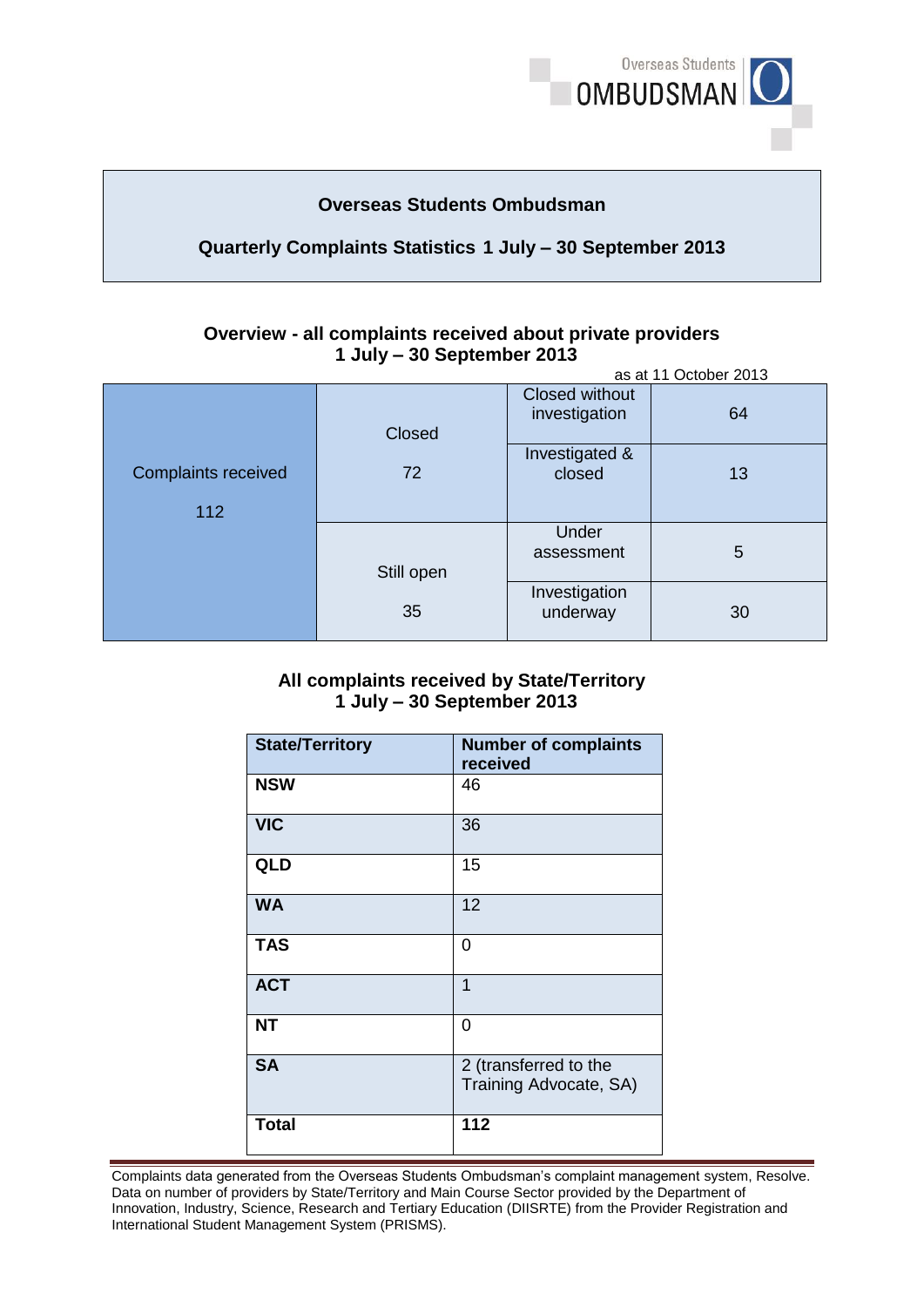

# **as at 12 July 2013 Private registered providers within OSO jurisdiction**

| <b>State/Territory</b> | <b>Number of private</b><br><b>CRICOS providers in</b><br><b>OSO</b> jurisdiction |
|------------------------|-----------------------------------------------------------------------------------|
| <b>NSW</b>             | 284                                                                               |
| <b>VIC</b>             | 262                                                                               |
| <b>QLD</b>             | 268                                                                               |
| <b>WA</b>              | 89                                                                                |
| <b>TAS</b>             | 12                                                                                |
| <b>ACT</b>             | 16                                                                                |
| <b>NT</b>              | 6                                                                                 |
| <b>SA</b>              | Out of jurisdiction                                                               |
| <b>Total</b>           | 937                                                                               |

### **1 July – 30 September 2013 Investigations completed, by education sector**

| <b>Sector</b>           | <b>Number of</b><br>investigations<br>completed | <b>Number of</b><br>providers in OSO<br>jurisdiction by<br><b>PRISMS 'main</b><br>course sector' |
|-------------------------|-------------------------------------------------|--------------------------------------------------------------------------------------------------|
| <b>ELICOS</b>           | 0                                               | 98                                                                                               |
| <b>Higher Education</b> | 4                                               | 85                                                                                               |
| <b>Non-Award</b>        | 1                                               | 13                                                                                               |
| <b>Schools</b>          | 1                                               | 378                                                                                              |
| <b>VET</b>              | $\overline{7}$                                  | 363                                                                                              |
| <b>Total</b>            | 13                                              | 937                                                                                              |

Complaints data generated from the Overseas Students Ombudsman's complaint management system, Resolve. Complaints data generated from the Overseas Students Ombudsman's complaint management system, Resolve.<br>Data on number of providers by State/Territory and Main Course Sector provided by the Department of Innovation, Industry, Science, Research and Tertiary Education (DIISRTE) from the Provider Registration and International Student Management System (PRISMS).